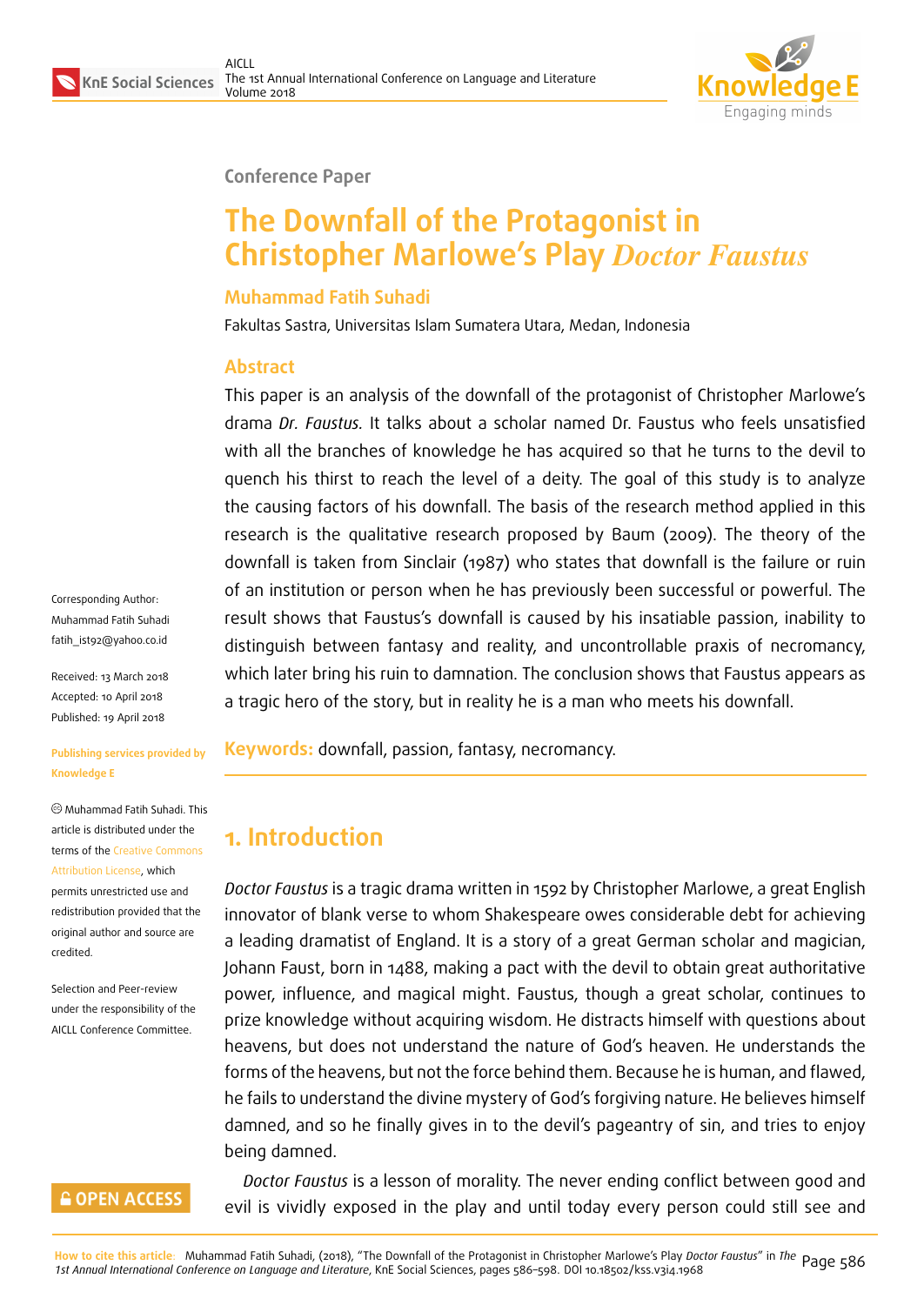experience such a conflict. Having read *Doctor Faustus*, one would surely make a deep contemplation of all the negligence ever made instead of expressing gratitude to God, the Almighty. When divinity is abandoned damnation is sure to come, crushing all to a total demolition and when such a time comes, atonement will be of no use. Even today the name 'Faustus' has become familiar to anyone engaged in English Literature with an idiomatic expression of 'Faustus Bargain', which means a deal made to quench thirst of earthly possessions with a high risk of short-lived benefits and a hell of a price. Dr. Faustus, as a scholar and play, is not an epitome of achievement but an easily-obtained damnation. Faustus leaves God and abuses religion without realizing that religion, apart from being concrete or not, helps individuals interpret life events, acquire a sense of meaning and purpose and understand their relationship to a larger whole, in both the social and cosmic sense. Without religion maturation and ongoing growth will not be fostered and by this everyone should know that by the existence of religion people become more fulfilled and complete.

With his rejection of God's authority and his thirst for knowledge and control over nature, Faustus embodies the more secular spirit of the modern era where technology becomes an idol and money opens all the doors of bureaucracy and everybody deliberately, if embraced by this concept, will rush for a seat in hell.

The focus of the study goes to the downfall of the protagonist, named Dr Faustus in the play which was written hundred years back but the echo and atmosphere could still be felt till now and the play has become a topic of discussion in various academic surroundings with simple grounds that supernaturalism such as magic, spells, necromancy and some other sorts have got a special station of interest in nearly every person's life, be he/she a theist or an atheist as these things are filled with amazing matters of insatiable passion, fantasy, reality and praxis of metaphysical objects [8].

This study is to analyse the causing factors of the downfall of Doctor Faustus, the protagonist in the play. The causing factors are Insatiable Passion, Inability to Distinguish between Fantasy and Reality and Uncontrollable Praxis of Necromancy. All [t](#page-12-0)he three aspects become the sub-titles of discussion, conducted by means of descriptive qualitative method proposed by Baum (2009).

### **2. Literature Review**

#### **2.1. Downfall**

Downfall is classified into two categories: personal downfall and general downfall, both of which have different causing factors. The first deals with the intrinsic and the second with extrinsic factors. The first usually comes from within and the second from without. In the first part, man becomes the creator and in the second man powerless being [5].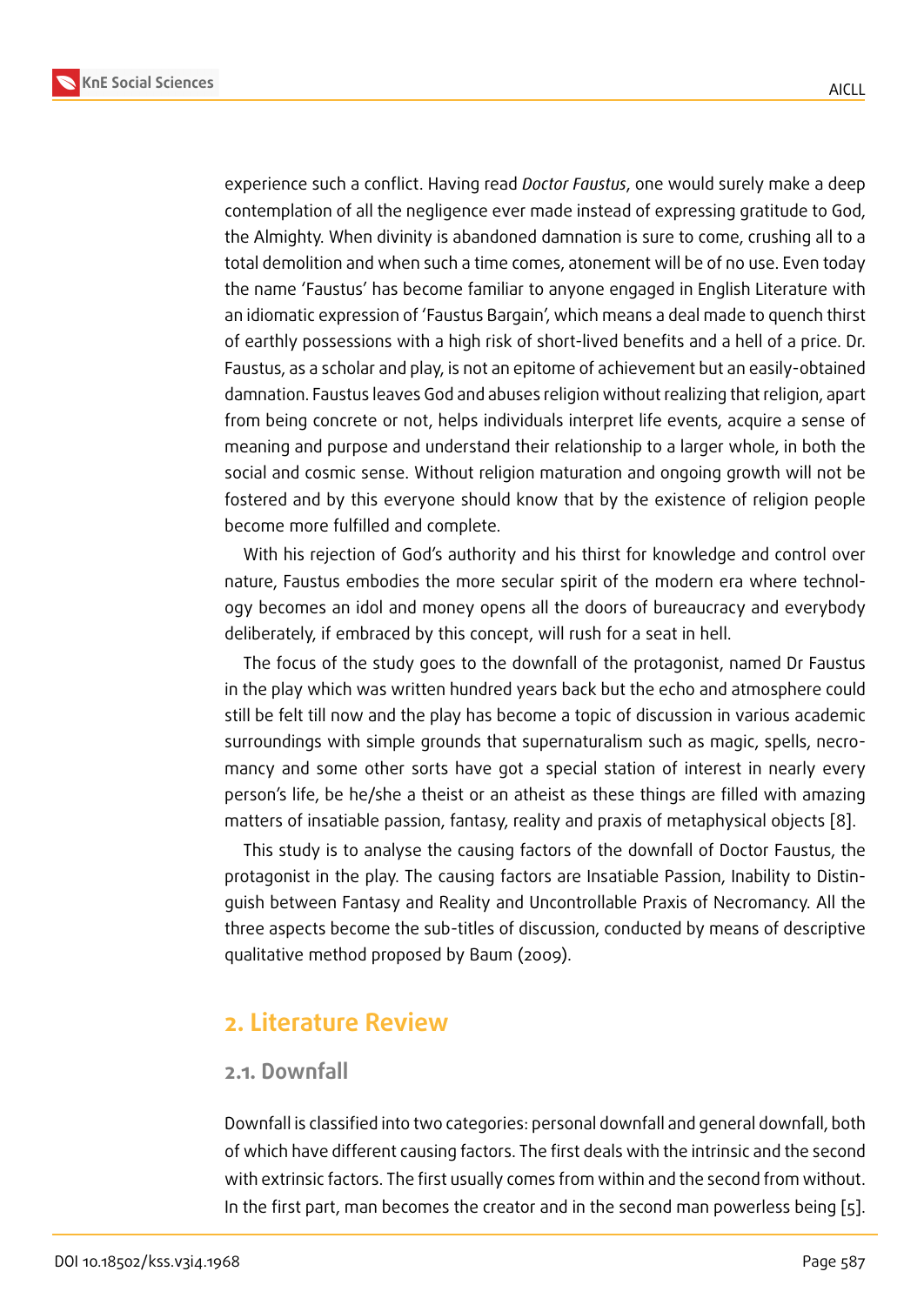

Webster (1981: 299) defines the term downfall as a sudden descent or fall from a position of power, wealth, fame, or the like. On the other hand, Sinclair (1987: 425) defines downfall as the failure or ruin of an institution or person when they have previously been successful or powerful. Based on the definitions of downfall quoted above, it can be inferred that downfall is the thing that causes a person or thing to ruin or fall.

Downfall simply means misfortune or great loss, either caused by internal factors or external factors. In the case of Dr Faustus, the dominant factors come from within Dr Faustus, as he is unable to identify his standing. He is a man of high learning having specification in Theology. He should have known all the things pertaining to the knowledge of God: what to do and what not to do. He faces his tragic downfall by what he has done. Several theories and concepts are taken to support the analysis of the subject matter.

In general, downfall could be applied either to human beings or inanimate objects. Some downfall is on the edge of natural and non-natural. Famines, the chronic lack of food, may be caused by a combination of natural and human factors. Two spaceoriginating categories of natural disaster, both of which rarely effect humans on the surface, include asteroid impacts and solar flares. Although the risk of asteroid impact in the short term may be low, some scientists argue that in the long term, the like hood of death by asteroid is similar to that of death by traditional natural downfall such as disease.

#### **2.2. Passion**

According to Christian (2011, 87) passion enables us to overcome obstacles. Whether those obstacles are actual or imagined, with passion you will overcome them and see the world as a place of infinite potential. The power of passion also enables us to have self-confidence, trust ourselves and to take the risks required to live every day to its fullest. But on the other hand, too much passion will surely ruin a person as happened to Faustus. He is over energetic that he does not realize that as a human being, he is weak physically and mentally.

Passion is a term applied to a very strong feeling about a person or thing Passion is an intense emotion compelling, enthusiasm, or desire for anything. The term is also often applied to a lively or eager interest in or admiration for a proposal, cause, or activity or love to a feeling of unusual excitement, enthusiasm or compelling emotion, a positive affinity or love, towards a subject. It is particularly used in the context of romance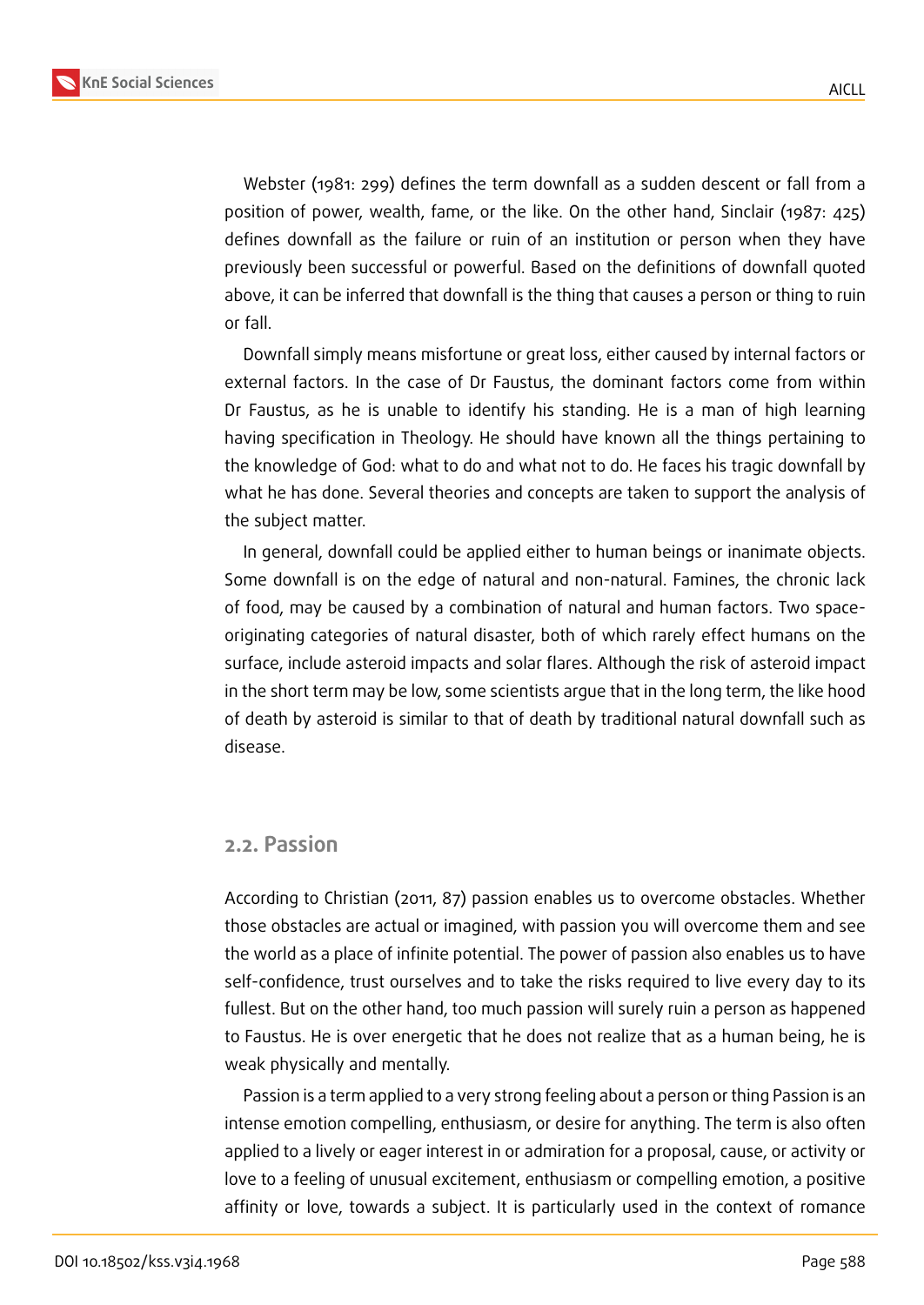

or sexual desire though it generally implies a deeper or more encompassing emotion than that implied by the term lust. (http://en.wikipedia.org/wiki/Passion\_emotion).

#### **2.3. Fantasy**

Fantasy is a way to tell stories about the fantastic. When set in this world, it tells a story which is impossible in the world as we perceive it (perception), when set in an otherworld, that otherworld will be impossible, though stories set there may be possible in its terms. (Clute, 1996: 338)

Until now we have considered the use of fantasy as part of human life, but of course there are extremes too. Fantasy can drive some people to act out immoral, even illegal, things.

Fantasies, like anything which creates excitement and pleasure, can be addictive and so too can the acts which feed them. Like any other addiction, fantasies can be classified as such when they impact detrimentally upon our life and we cannot simply stop indulging, even though it is causing us and this is what happens to Faustus. His fantasy to rule the world is so great that he cannot think properly.

Like everything in life, there are needs to be balance. Having an imagination and filling it with things that feel good can be, in many ways, a great blessing. But if these fantasies become misplaced if they consume and create barriers between what we have and what we want, we can indeed become dissatisfied with, and desensitized to, reality and this will cause a downfall.

#### **2.4. Reality**

Reality is the state of things as they actually exist, rather than as they may appear or might be imagined (Ubani, 2012: 243). In a wider definition, reality includes everything that is and has been, whether or not it is observable or comprehensible. A still more broad definition includes everything that has existed, exists, or will exist. Philosophers, mathematicians, and other ancient and modern thinkers, such as Aristotle, Plato, Frege, Wittgenstein, and Russell, have made a distinction between thought corresponding to reality, coherent abstractions (thoughts of things that are imaginable but not real), and that which cannot even be rationally thought. By contrast existence is often restricted solely to that which has physical existence or has a direct basis in it in the way that thoughts do in the brain.

Reality is often contrasted with what is imaginary, delusional, (only) in the mind, dreams, what is false, what is fictional, or what is abstract. At the same time, what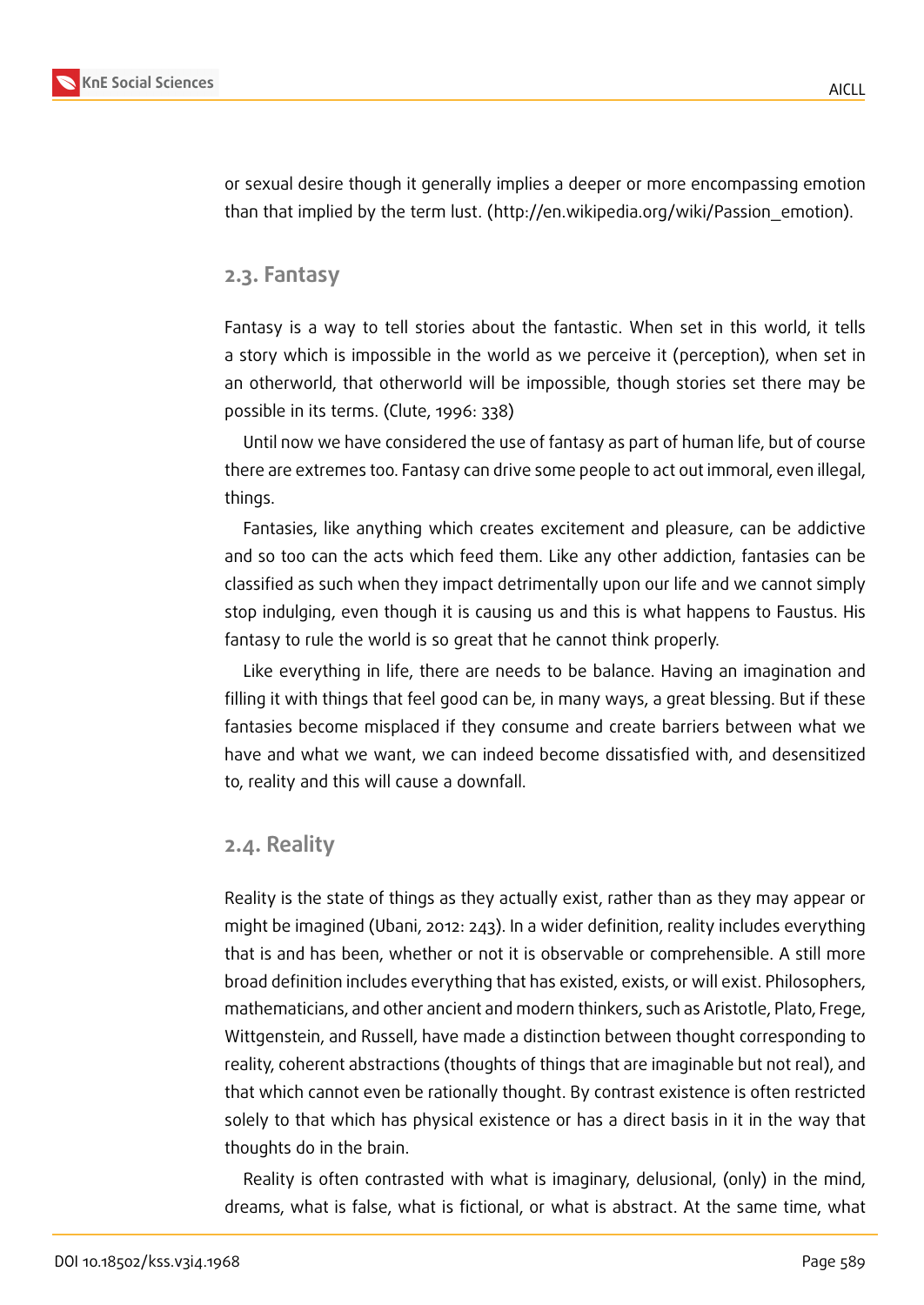

is abstract plays a role both in everyday life and in academic research. For instance, causality, virtue, life and distributive justice are abstract concepts that can be difficult to define, but they are only rarely equal with pure delusions. Both the existence and reality of abstractions is in dispute: one extreme position regard them as mere words, another position regard them as higher truths than less abstract concepts. This disagreement is the basis of the philosophical problem of universals. The truth refers to what is real, while falsity refers to what is not. Fictions are considered not real.

#### **2.5. Praxis**

Praxis is the process by which a theory, lesson, or skill is enacted, practiced, embodied, or realised (Rees, 2012: 140). "Praxis" may also refer to the act of engaging, applying, exercising, realizing, or practicing ideas. This has been a recurrent topic in the field of philosophy, discussed in the writings of many great philosophers. It has meaning in the political, educational, and spiritual realms.

#### **2.6. Necromancy**

Necromancy is a form of magic involving communication with the deceased either by summoning their spirit as an apparition or raising them bodily for the purpose of divination, imparting the means to foretell future events or discover hidden knowledge. The term may sometimes be used in a more general sense to refer to black magic or witchcraft. (http://en.wikipedia.org/wiki/Necromancy)

Necromancy is more generally used as a term to describe the pretence of manipulation of death and the dead, often facilitated through the use of ritual magic or some other kinds of occult ceremony. Contemporary séances, channelling and Spiritualism verge on necromancy when supposedly invoked spirits are asked to reveal future events or secret information. Necromancy may also be presented as sciomancy, a branch of the Ugric magic.

There is much in this life that remains unseen. In Necromancy what is beneath our vision is brought to eye level and frozen in time, offering us point blank an invitation to share in a moment from an unseen world. From just beyond death these citizens of a micro-cosmos whisper to us of what is precious in life. Necromancy is a celebration of intimate moments with small things and as Roy (1997: 86) reminds us, there is a special god just for small things.

Necromancy is a form of magic involving communication with the deceased either by summoning their spirit as an apparition or raising them bodily for the purpose of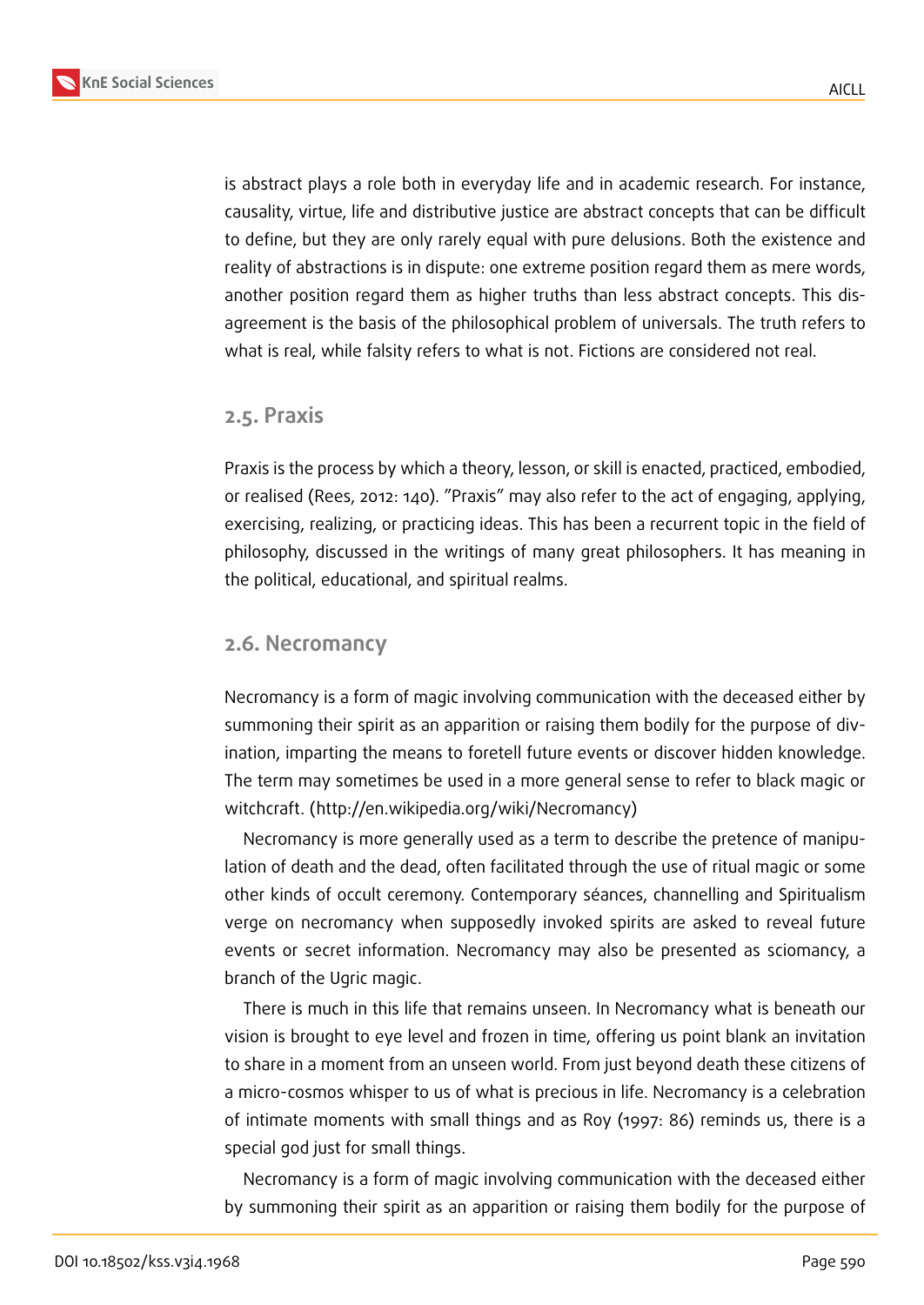divination, imparting the means to foretell future events or discover hidden knowledge. In the present day, necromancy is more generally used as a term to describe the pretence of manipulation of death and the dead, often facilitated through the use of ritual magic or some other kind of occult ceremony.

## **3. Research Method**

This paper is a descriptive research which describes characteristics of a population or phenomenon being studied. It addresses the 'what' question and what are the characteristics used to describe the situation or population. They are usually some kinds of categorical scheme also known as descriptive categories, [15]. This study also used qualitative descriptive method whose objective is to describe, summarize various conditions and phenomena of social reality that exist in the society that becomes the object of research and this study is an attempt to draw the reality [to](#page-12-1) the surface as a characteristic, character, nature, or model of certain situations or phenomena [9].

As this is a library research, most of the data were obtained from libraries. There are some ways to collect the research data. Based on the prescribed procedures, the following steps to collect the data were conducted: (1) reading the novel an[d t](#page-12-2)rying to comprehend the whole story, (2) identifying some passages and dialogues related to the aspects of downfall, (3) collecting the passages and dialogues related to the analysis, and (4) analyzing the story related to the aspects which causes the downfall of the protagonist of the novel.

The analysis of the data was conducted by focusing on obtaining answers to the questions stated in the problem identification using content analyisis procedures proposed by Koul (1984). In this part, the first problem stated is identified and analyzed by finding some lines related to the indicators of downfall found in the novel. In the next step, the second problem was analyzed by finding out the causing factors of the down fall of the protagonist.

### **4. Discussion**

The focus of this study goes to the downfall of the protagonist of the play Doctor Faustus. Three causing factors of downfall emerging from the study are insatiable passion, inability to distinguish between fantasy and reality, and uncontrollable praxis of necromancy. These three causing factors, based on some theories presented before are categorized negative in the sense that they are destructive and there are not much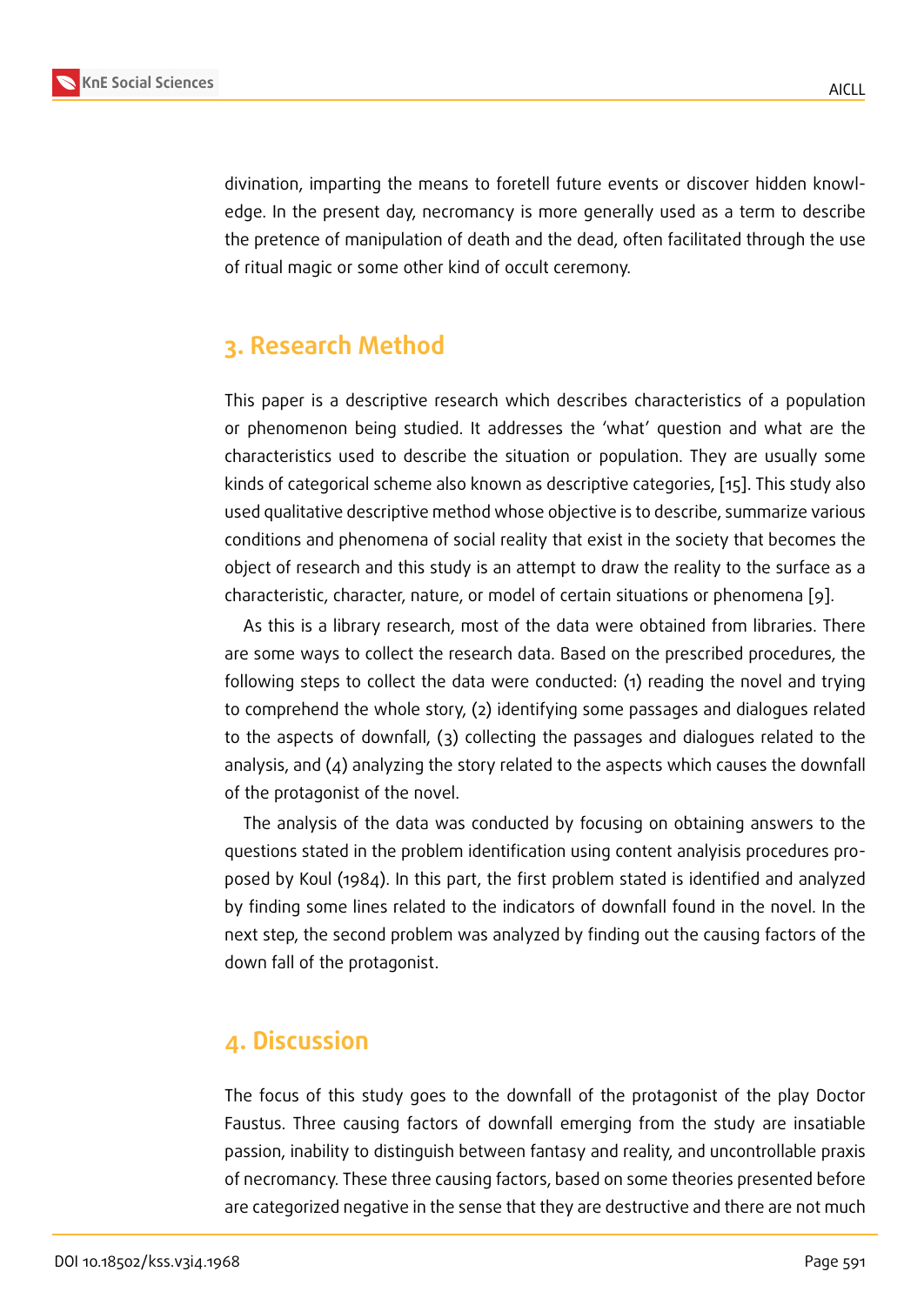

expected from those aspects as they are associated with devilish qualities and surely to be strictly avoided.

### **4.1. Insatiable passion**

The first causing factor of Dr Faustus identified in this study is his insatiable passion. He is never satisfied with whatever he has achieved; he wishes more and more. He is like a drinker of sea water. The more he drinks the thirstier he is, until finally the sea water brings a fatal destruction on him.

Passion simply means a feeling of great intensity toward a particular person or activity. To love something or someone with a passion means a person feels almost a burning drive to be involved. Passion is something very basic found among humans from years unknown. Passion is imbibed, it has to be revived. Money is also one of the answers that one could come across. In the short term, materialistic aspirations can help one lead one's life, but in the long run, it is only the passion that will help one survive, inspire one to live one's life. But if passion is not put under control then disaster will surely come.

Insatiable passion originates from a controlled internalization in the individual's identity and leads people to experience an uncontrollable urge to engage in the activity. It is hypothesised to predict less adaptive outcomes, which could be conflict with self, others, competing activities, thus leading to possible dissatisfaction, stress and burnout. Insatiable passion may be displayed as a rigid persistence toward the activity, as with such passion, one cannot be unable to engage in the activity. This happens because ego-invested rather than integrative self-processes are at play with insatiable passion leading the person to eventually becoming dependent on the activity.

Faustus has obtained the degree of doctorate in Theology, but remains a Theologian only in outward appearance and at the same time he lets his ambition lead him to go deep into that supreme knowledge to which all arts lead up. Faustus always has a concept in his mind that magic is a supreme knowledge and no other discipline of knowledge could compete. This conclusion is taken based on some comparisons among other disciplines of knowledge to present some argumentative remarks on philosophy.

The preservation of physical health is the chief aim of medical science. Faustus has already achieved that aim. His ordinary talks of medical advice are regarded as wise maxims. His medical prescription is valued and preserved as great treasures or memorials as they have saved great cities from the clutches of epidemics and have cured so many fatal diseases In spite of all those achievements he is still the same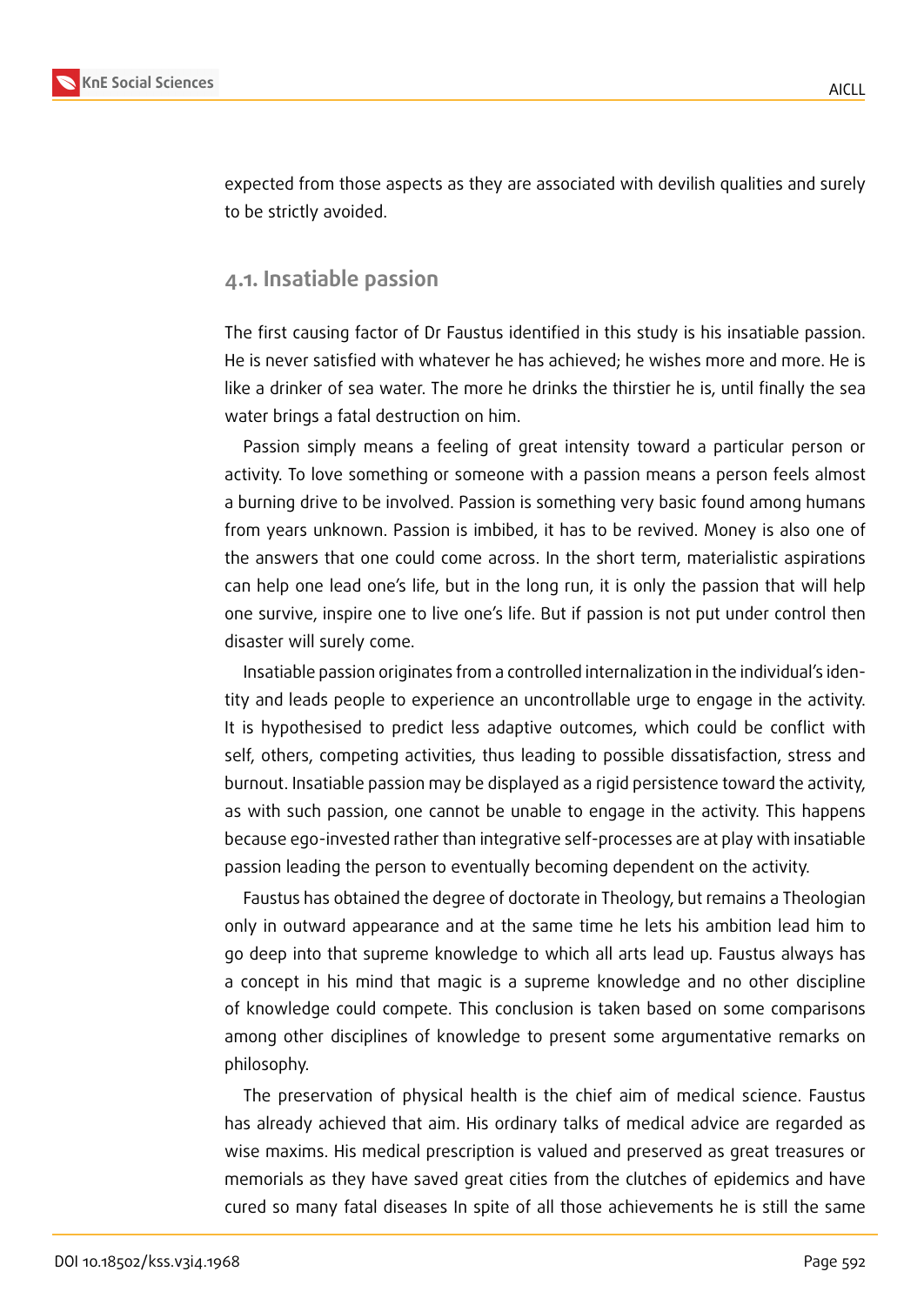

Faustus, just an ordinary person and pitifully again Faustus feels dissatisfied with this medical science.

A wonderful gift presented to humans is medical science. Actually it depends on how people use it. If people use it in a right way, it is a boon or if people use it in a wrong way, it is a bane. With medical science, people can heal simple cold to serious malady. Medical Science answers people to many of their questions. Everything around sickness is touching medical science. Medical science is actually a science or simply stated as a part of science. There is nothing wrong with science as long as it is used in a correct way. But Faustus does not side this concept as he thinks that science will never help him to be superhuman being.

If only Faustus could realize that science has given much to human achievement, he probably would not be away from science. Human beings are in the age of science and technology. Man cannot live without the aid of science. Science has so much engulfed life that nothing can take place in a day to day work without the help of science. Food, transport, learning, administration, recreation and social life are all linked with science in various ways. Faustus wishes to find truth but science itself is truth.

His insatiable passion has also brought him to individualistic standing. He begins ignore people although at the very beginning of the play he seems to be a social being in the sense that he cares of others. This bad conduct of Faustus at the end of the course brings him death, a real tragic death. And finally as he is urged by his own insatiable passion, he surrenders himself to the grasping of Satan.

Faustus thinks of wealth. By reaching it he will soon become the lord of Emden, a rich and reputed commercial town. The problem concerning his insatiable passion is never settled until the last day of his life. From this illustration Faustus could be said to have a certain fear. He has fear of the loss of what he has obtained and again this is linked to the matters of faith.

### **4.2. Inability to distinguish between fantasy and reality**

Faustus actually has been blinded by fantasy and he is apt to be named a great dreamer. But unfortunately he tries to realize his fantasy into reality by the dint of wicked manners; that is, making a pact with Satan.

Somewhere deep within the subconscious of everyone's mind there is a door that separates the world of fantasy and reality. Fantasy is the dream-like, hurt-sparing liar. People see what they wish to be there, but is not. All of these things are not with them but floating throughout their most passionate desires. This is a world of blissful ignorance and illusion. Fantasy is a blind place filled with the never-ending longings of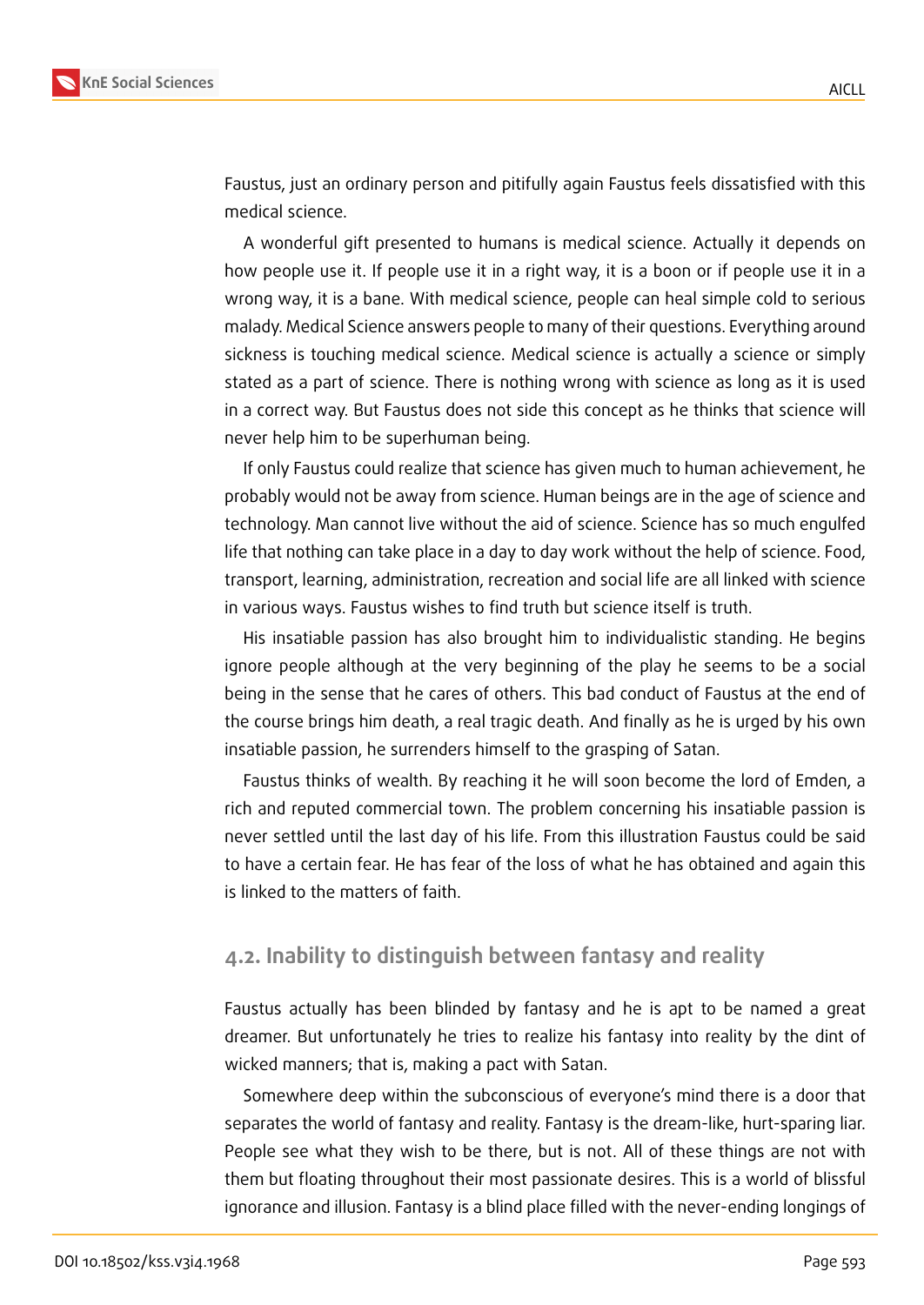

man. On the other side of the door, reality pounds its fist, demanding to be noticed. Reality is the blunt, truthful cousin of Fantasy. Reality cares not if what he says will wound you. Reality will present you with what is there, whether it is right or wrong. It is a place unlike Fantasy, Reality is usually not beautiful. It symbolizes the struggle of a man who strives to recover what he is looking for in life. The world is an enormous place filled with people who are spread throughout the vast expanse between Fantasy and Reality.

The foolish will run from the ugly Reality and submerge themselves within the mind numbing images of Fantasy. Fools are terrified of Reality's truths. They flee upon being forced to open their eyes to see what really lingers within Reality's boundaries. Fools eyes have not been developed properly to envision truth. They do not comprehend, therefore they are scared. Shutting their eyes to the real world, they slam the door on Reality and pretend that Fantasy is all that there is. The biggest fools will convince themselves that Fantasy is Reality. They disguise it and refuse to believe o he brave will scold Fantasy and push it away, seeing it as a burden, too heavy to bear on the road to success. The brave shut the door on Fantasy, and open it wide to accept Reality's bitterness. Sometimes, the pain they must endure is brutal. But they carry on nonetheless. Eventually their eyes will open and they are able to cope with what Reality pushes at them. Although Fantasy keeps knocking, whispering words of affection, the wise will not let Fantasy in. They will take the harsh blows that Reality thrusts upon them. They will overcome all, but without true happiness, lacking the ability to feel emotions.

If Faustus could make men immortal and could bring back the dead souls to life then only this profession could have been highly valued and respected. As this is beyond his power, he says that it is better to bid farewell to this science of medicine.

But, what is most deplorable, Faustus is not contented to endeavour to secure the aid of God and good angels, but he also aspires to enter into alliance with devils, and beings destined for his rebellion to suffer eternally the pains of hell. As Faustus is supposed to be of a character perverted and depraved, he of course applies to himself principally for purposes of wantonness, or of malice and revenge. And, in the instances which have occurred only a few centuries back, the most common idea has been of a compact entered into by an unprincipled and impious human being with the sworn enemy of God and man, in the result of which the devil engages to serve the capricious will and perform the behests of his blasphemous votary for a certain number of years, while the deluded wretch in return engages to renounce his God and Saviour, and surrender himself body and soul to the pains of hell from the end of that term to all eternity. Faustus cares nothing of the consequences of falling into the art of magic. His idea of magic, especially necromancy, has lighted his spirit.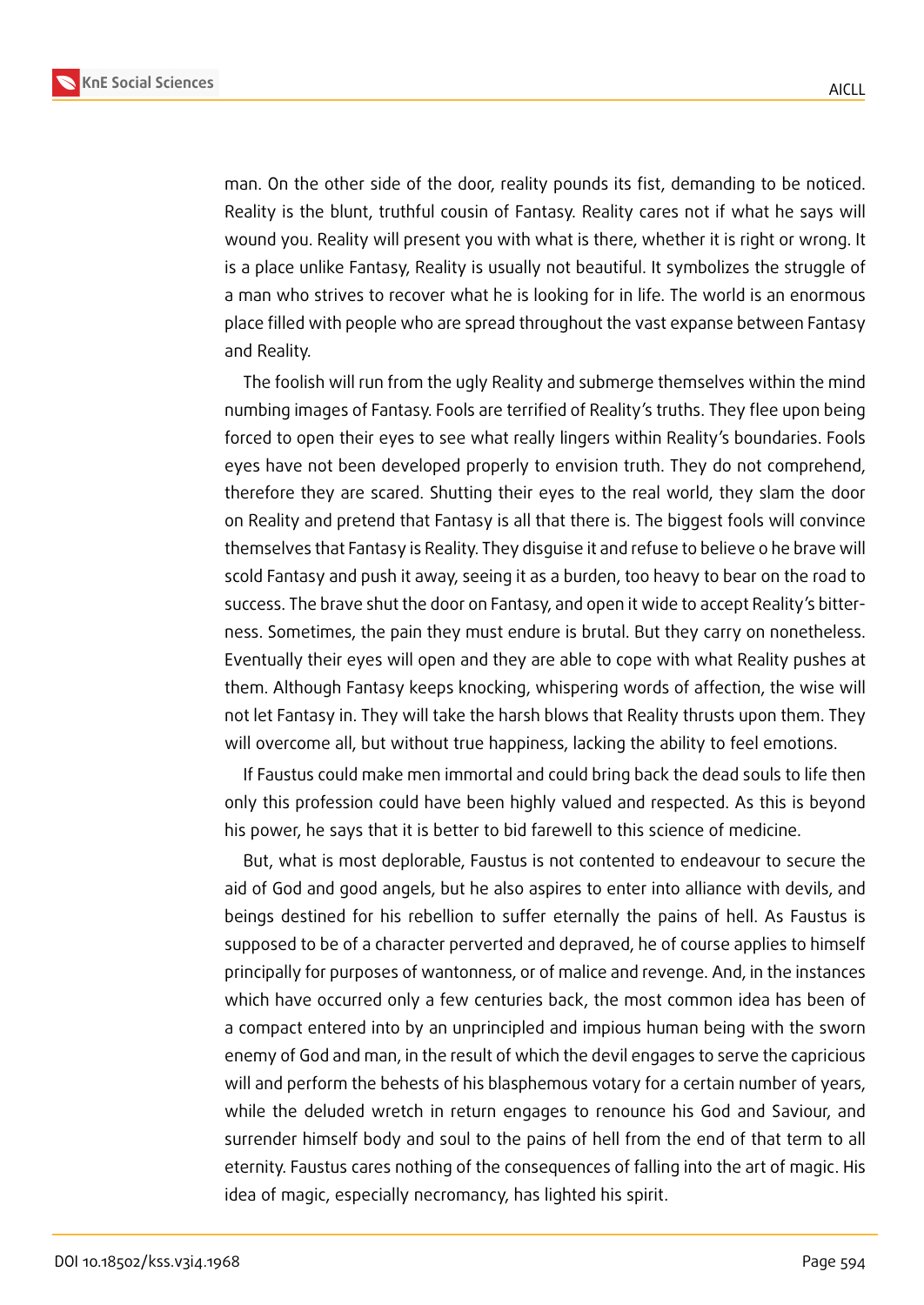**KnE Social Sciences**



Faustus will order the spirits to fly to India to collect gold and to search the very depth of the ocean to gather shining pearls for him. He will also send the spirits to America, the newly discovered parts of the world, for finding out for him tasteful fruits and rich delicacies. He will make them explain to him mysteries of strange philosophy, not yet comprehended by mankind and disclose to him the secrets of all foreign kings. He will compel them to build a wall of brass round Germany and to make the river Rhine divert its course to flow round the lovely city of Wittenberg. He will ask them to supply plenty of silk garments to the public schools enabling the students to dress themselves nicely. He will raise an army with the vast wealth the spirits will bring for him and drive out the Prince of Parma, The Spanish General from their country and then becomes supreme monarch of all the provinces. He makes a great focus in necromancy.

As a smart student of Theology, Faustus does not really need the tricks inside necromancy but again the obsession is too strong for Faustus to resist.

Faustus, that book of magic, his sharp intellect and their experience in this black art will make all the nations of Europe glorify and regard them as saints. As the African slaves obey their Spanish masters, so the spirits of water, air, fire and earth will be found to obey and serve all the three of them. Whenever they would like to have their services, the spirits will guard and protect them like lions, or like German cavalrymen with their lances, or like the fabulous giants of Lapland running along by their sides. At some other times those spirits will offer them pleasures appearing in the shape of women or maidens displaying, more beauty in their visionary faces than is to be found in the lovely bosom of Venus, the goddess of love. They will also bring them richly laden large merchant ships from where such costly stuffs are carried away to fill the treasury of King Philip of Spain. All those will be possible if wise Faustus remains firm in his determination. And so he starts practicing the art of necromancy. This night, before going to bed Faustus will try his skill to the best of his ability. He is going to call up the spirits of the dead tonight even though it may bring about his death in the process.

Faustus commands Mephistopheles to attend on him as long as he lives and to carry out all his orders, even if it means that he is to bring down the moon from her orbit or to flood the whole of the earth with waters from the ocean.

Even if Faustus has as many souls as there are stars in the sky, he would give them all to king of the devils to have the services of Mephistopheles. With his aid Faustus shall become the grand emperor of this world. Faustus will fly in the air through space and cross the ocean with a group of followers. He will join the hills that surround the African shores to make that country connected with Spain, so that both these countries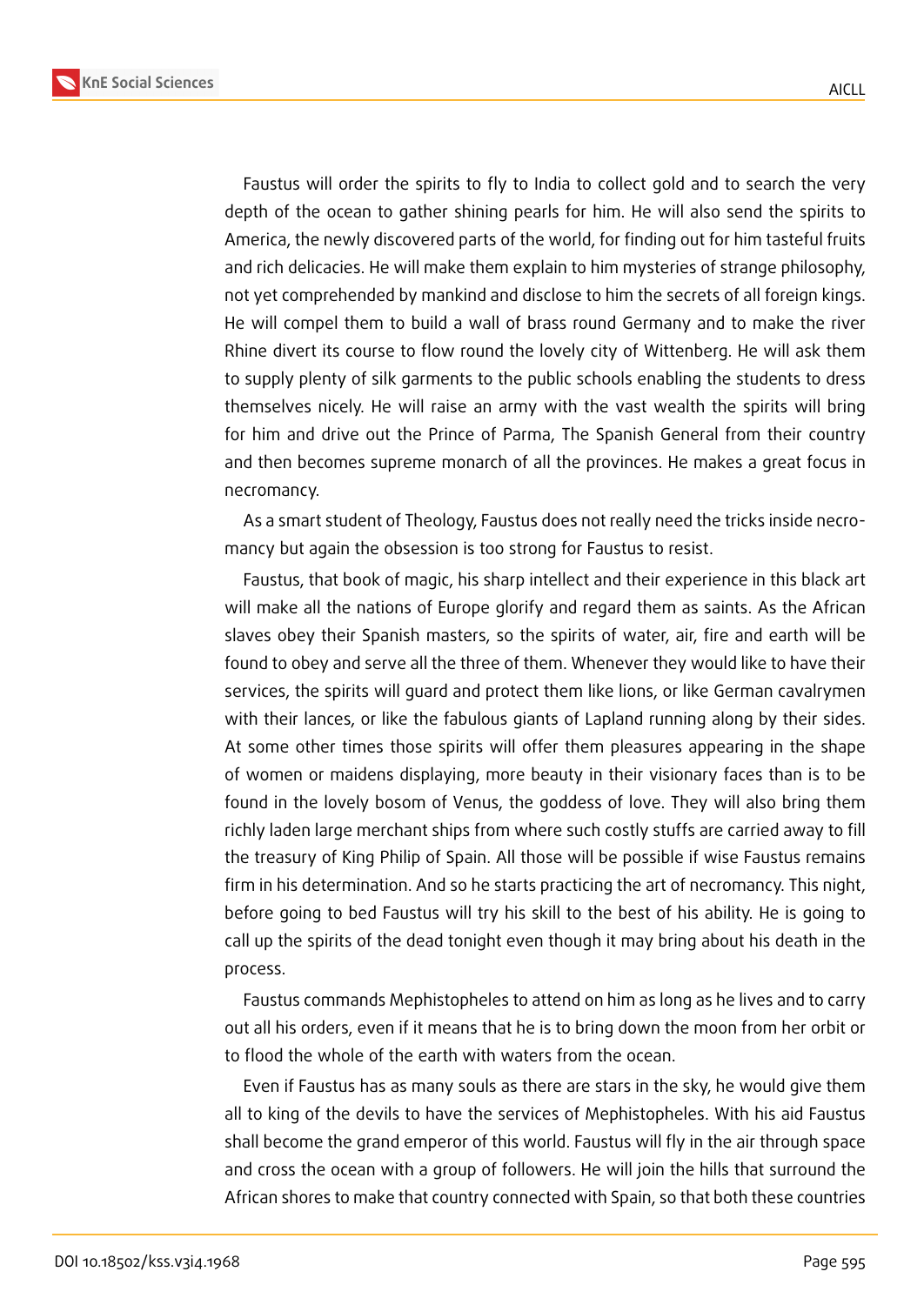

may submit to his rule as his satellite states. Neither the Holy Roman Emperor nor any ruler of Germany will be able to live and rule without his permission.

Faustus will be able to bring before his Majesty's very eyes such souls as will very much resemble Alexander and his queen and they will appear before him in the same glorious manner and state as they had during their life-time. Faustus hopes this will be enough to gratify his imperial Majesty's curiosity. Fantasy really can have a large effect on individuals' behaviours. Everyone is exposed to things which only seem worth looking at because of the presentation, whether it be something small like an infomercial or something like war, people everywhere are influenced by what others think, or how beneficial something is for them. A lot of commercials emphasize how good their product is by using slogans such as scientifically proven and by paying money to get someone to say that they tried the product and achieved instant results. Such things are social influences. If someone says that something is brilliant, and they have never turned back, people tend to be persuaded to try the product, because they are led to believe that something is so magnificent. People tend to look past what is real.

The observable reality appears sufficiently structured to speculate on some kind of design and, for some, on an unknowable designer. In this context, the fundamental dilemma of human life is that, although the cognitive limits do not allow the mind to interpret objective reality as completely meaningful, the mind cannot accept reality as absolutely meaningless. There is always uncertainty and ambiguity about the meaning of the universe and human life and Dr Faustus is taken into the corridors of uncertainty and ambiguity owing to his insatiable passion.

### **4.3. Uncontrollable praxis of necromancy**

The art of necromancy covers far more than the raising or, more comedy, the animating of the corpses and speaking with spirits of those long since dead. Instead, it comprises of multitude discipline, each distinct and yet related. The accomplished necromancer is at least familiar with all and will strive to seek mastery of several. Such wizards are renowned for considering all matters dead as their domain. This inevitably leads to a desire to manipulate the forces of death, thus placing Faustus at odds with societies as a whole; his art seen as a perversion of the natural order of the whole.

Faustus is so glad as his power in necromancy will soon exist. And Faustus, having got a power of necromancy begins to walk in a wrong way. By means of his art of necromancy he does not respect any other person, including Pope.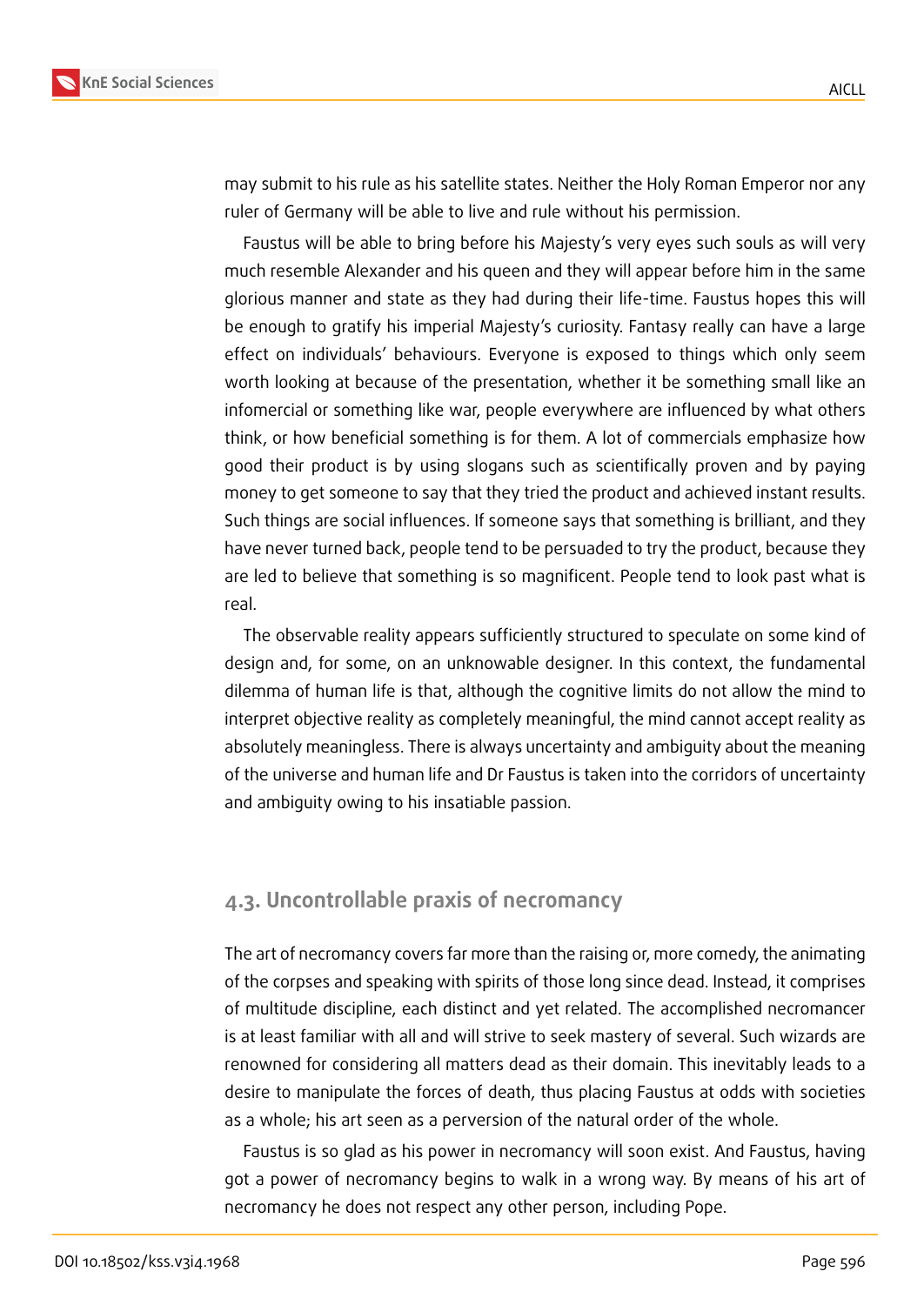



Faustus will be rather glad to provide the Pope and a group of bald headed monks with some fun so that by exposing their folly and foolishness Faustus may also have some fun and pleasure at their cost. So just to make him invisible and to enable him to do whatever he likes unseen by others so long as he stays in Rome, Faustus asks Mephistopheles to do exercise some magic charm on him. Then Mephistopheles does it. Faustus may now do whatever he likes without being seen by anybody.

Pope asks the Cardinal of Lorraine to come a bit closer. But Faustus orders to start eating or the devil may stifle him if he does not. Pope does not know who speaks to him and asks Monks to find it out. The first friar says that there is none there. Then when the Pope wants to give a tasteful dish to the lord, Faustus snatches the dish. The Pope does not know who snatches away the meat from him and asks Monks to find it out. Then when the Pope wants to give a dish again, Faustus takes away the dish. Then when the Pope wants to drink, Faustus snatches the cup. Cardinal of Lorraine thinks that it may be some ghost that has recently come out of Purgatory just to seek Pardon of Pope for its sins. Then the Pope orders the Friars to start a funeral service to soothe and pacify this departed soul. Then when the Pope crosses himself for the third time, Faustus boxes his ear. Further, Mephistopheles and Faustus beat the Friars and throw fireworks among them, and then all of them go out.

## **5. Conclusion**

Dr. Faustus, the protagonist of the play, is a man who is willing to make an extreme sacrifice for the sake of his ambitious greed to obtain power and immortality to prevent himself from seeing the destructiveness of his actions. The three significant elements of the causing factors of his downfall, insatiable passion, inability to distinguish between fantasy and reality, and uncontrollable praxis of necromancy, are clearly exposed in this study. This is to show the sharp contrast between a scholar and a layman. Though a scholar is always seen at a lofty rank, if emotion supersedes logic and faith is floating, the person concerned will be trapped in forbidden lust. Dr Faustus is largely a morality play as it depicts a conflict between what Christianity considers to be sin and man's desire for infinite knowledge, power, beauty and wealth. Faustus' attempts to assent his will in opposition to both God and Devil, and he fails, as it is obvious that Faustus the hero of the play is presumptuous enough to be a God, to gain a deity. All the branches of knowledge he has ever studied cannot help him reach his ridiculous goal and he enters into a contract with the devil to achieve what he wishes. His insatiable passion, inability to distinguish between fantasy and reality, and uncontrollable praxis of necromancy make resort to the arts of magic. He himself calls